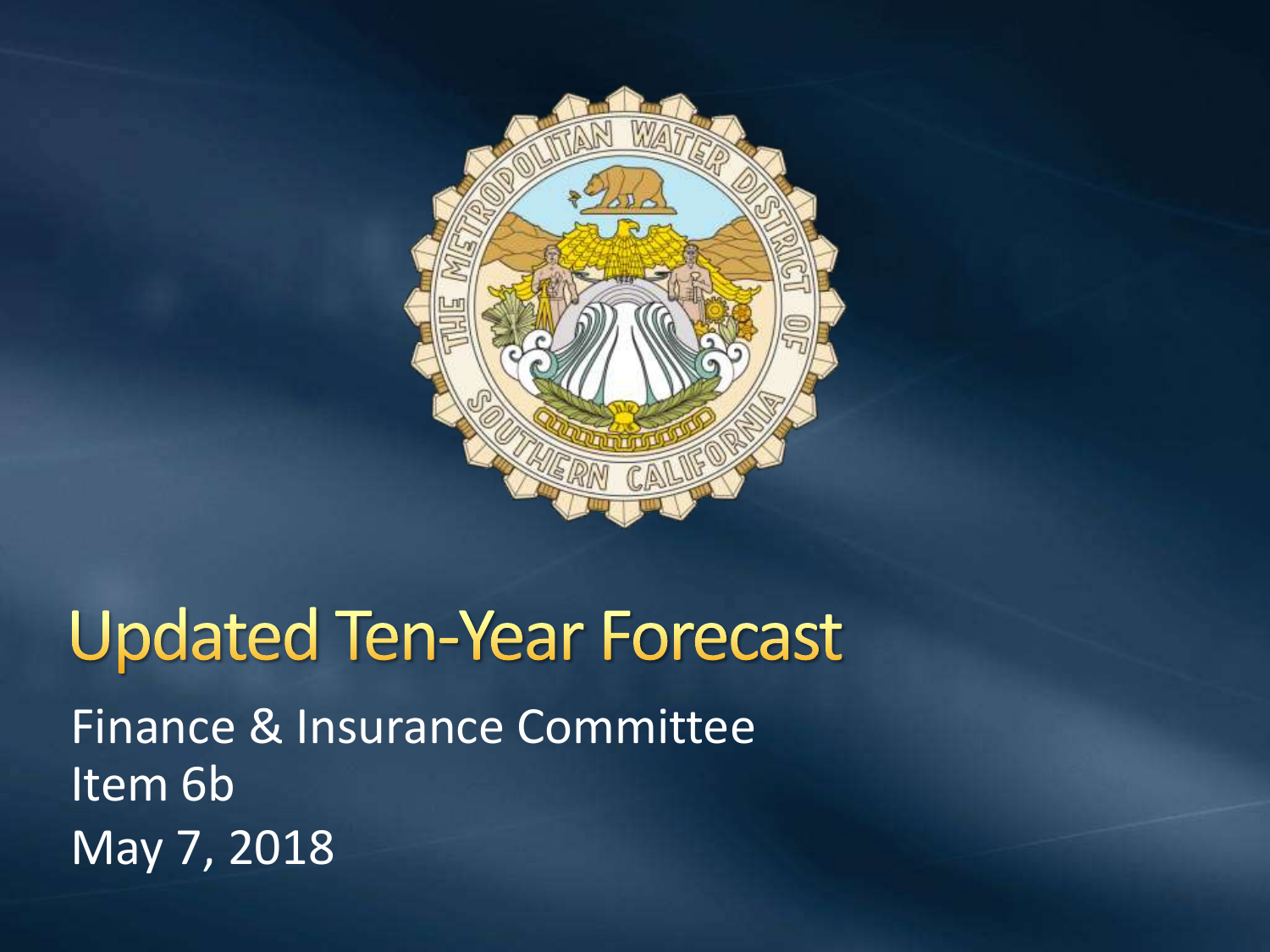# **Overview**

- Updated Ten-Year Forecast reflects April 2018 Board action to fund up to 64.6% share of the full-scale, two-tunnel CA WaterFix
- **•** Funding the 64.6% share of the full-scale project without any offsetting revenues would increase long-term overall rates an additional 1.1%, from 3% to 4.1% beginning 2021
- **The updated Ten-Year Forecast will be incorporated in** the final budget document.
- No changes to the approved 2018/19 and 2019/20  $\bullet$ Budget or 2019 and 2020 rates and charges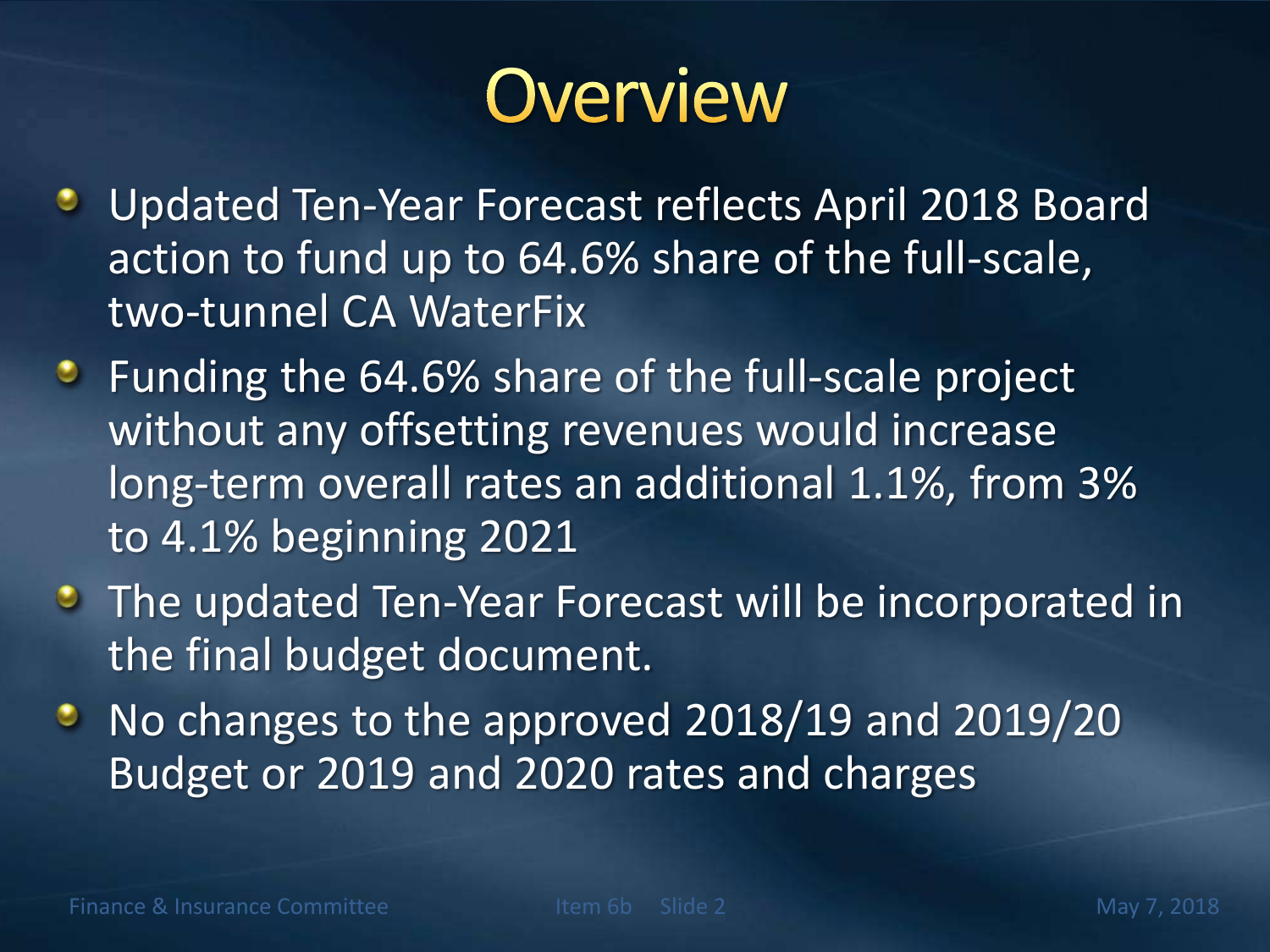#### **Updated 10-Year Financial Forecast**<sup>(1)</sup>



(1) Adopted FY2018/19 and 2019/20 Budget plus updated forecast w/adopted CA WaterFix at 4% interest rate Revenue Remainder and Water Rate Stabilization Fund

\*\* Includes water sales, exchange and wheeling

Finance & Insurance Committee Item 6b Slide 3 May 7, 2018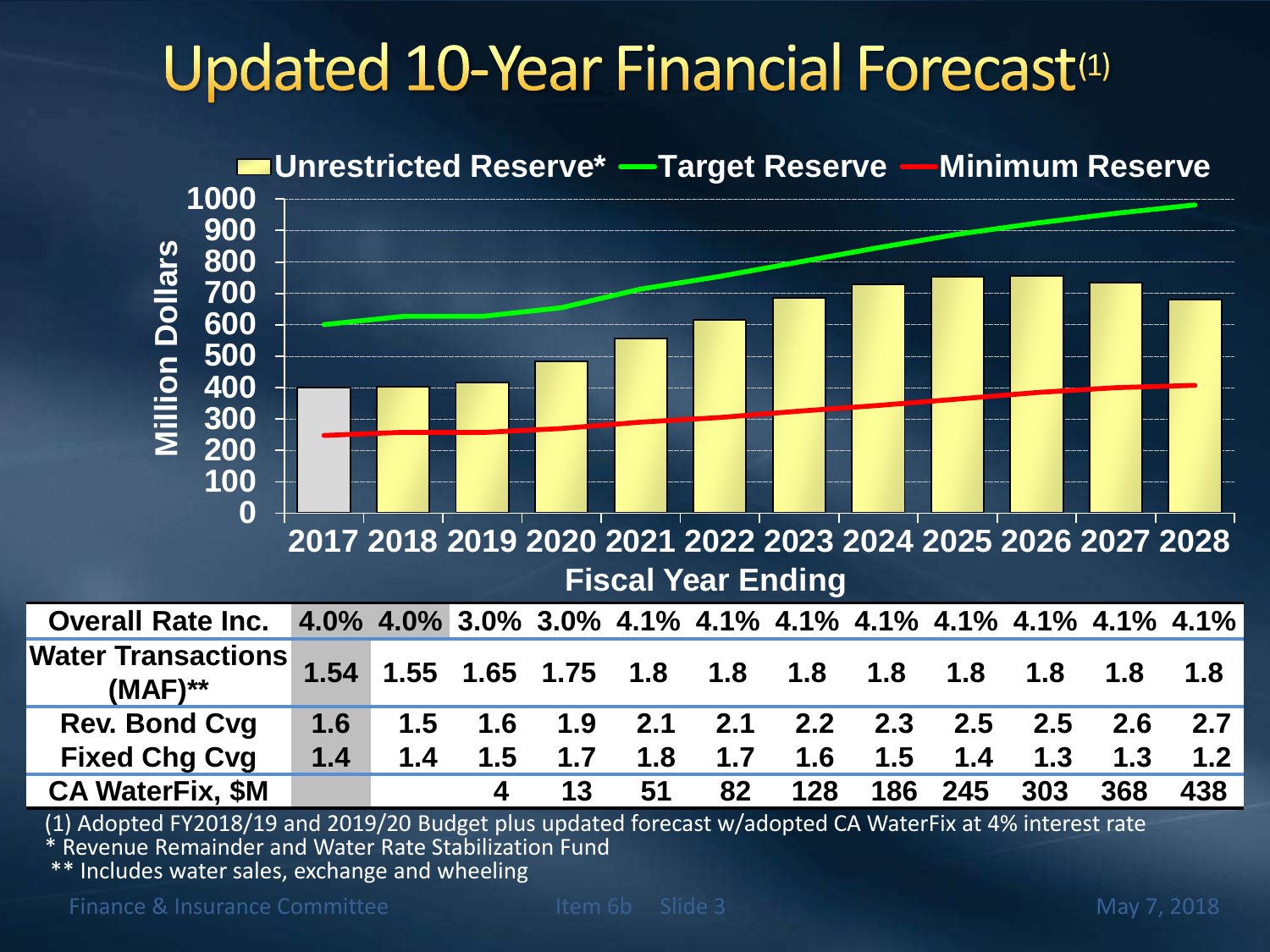#### **Expenditure Forecast Updated Ten-Year Forecast**



Finance & Insurance Committee The Item 6b Slide 4 May 7, 2018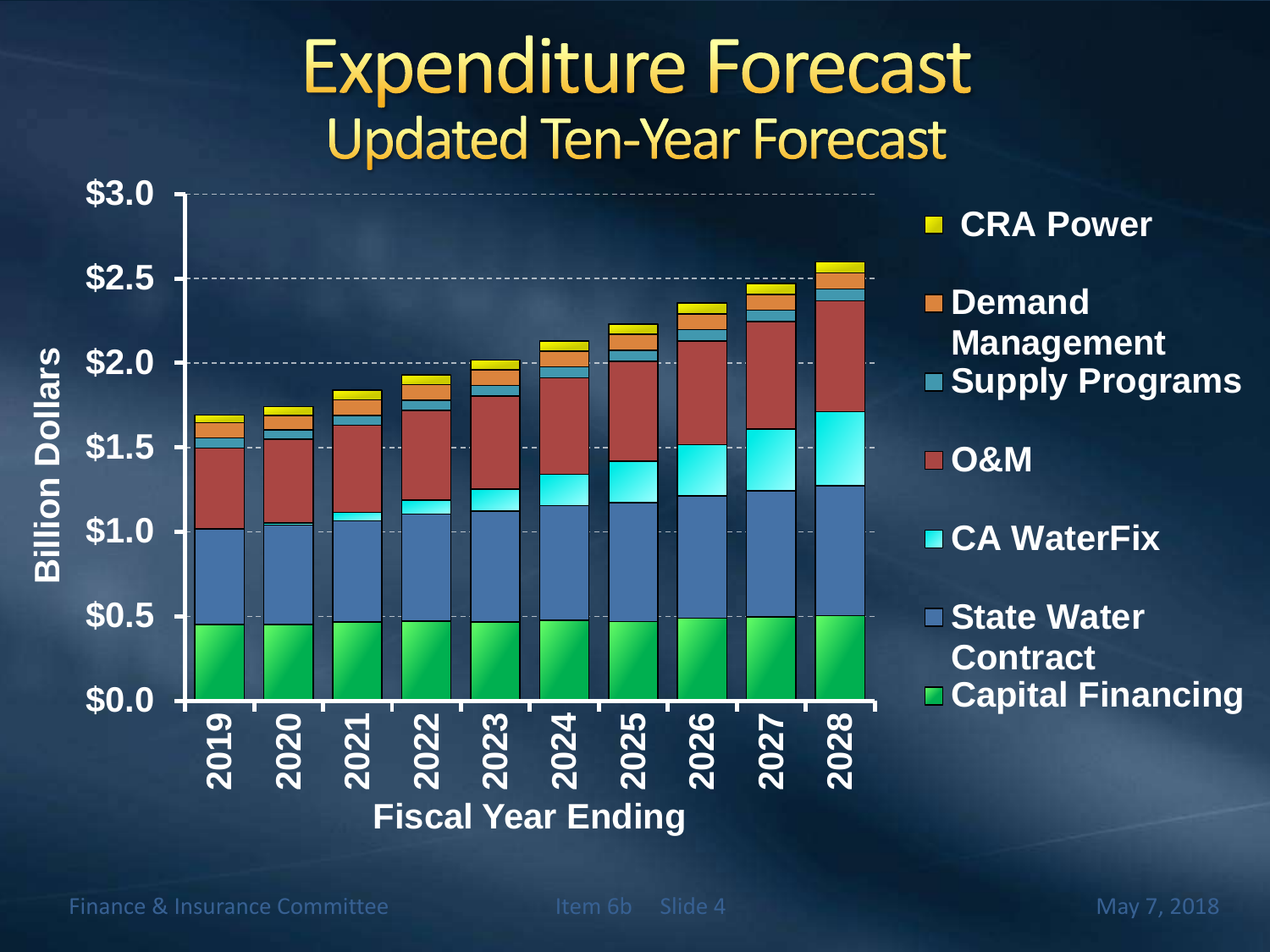#### **Expenditures Trend**



**O&M Colorado River Power Supply Programs Demand Management**

■ Capital Financing ■ State Water Contract ■ CA WaterFix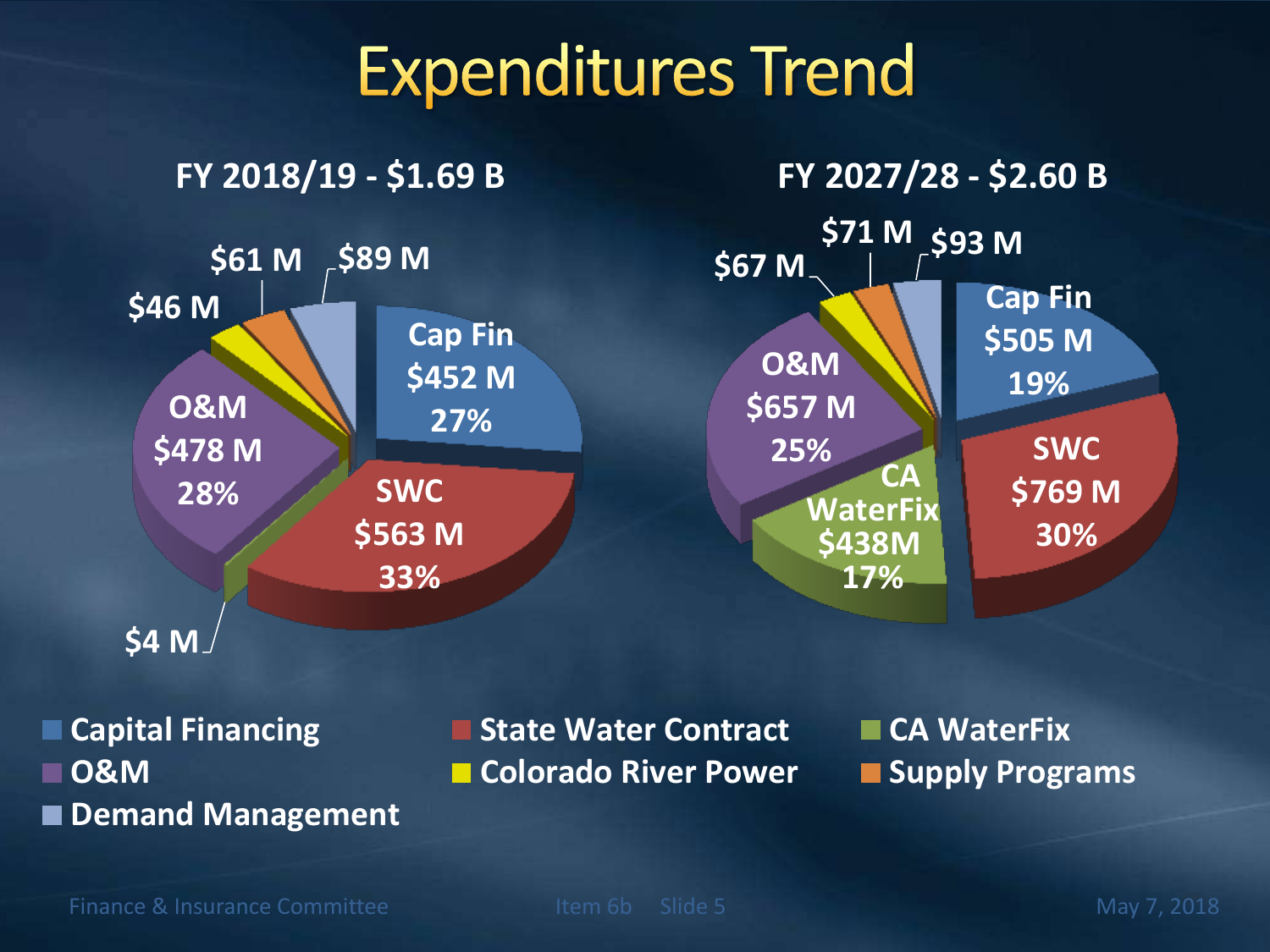# **Projected Volumetric Rates**

**Treatment Surcharge Full Service Untreated Tier 1**